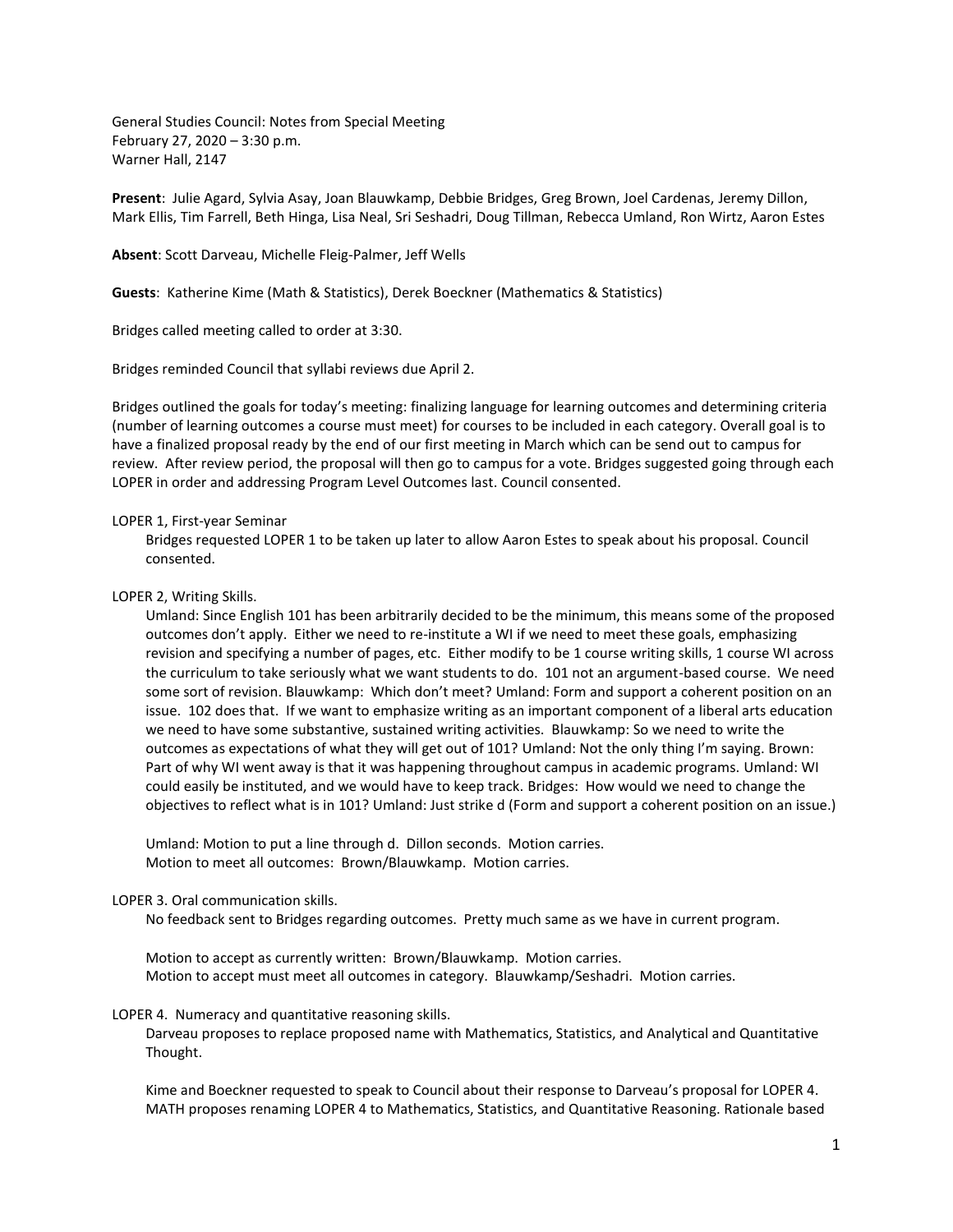on the following: analytical thought should be incorporated into every course; many courses (in current A&Q Thought category) they feel do not fit, other courses that should fit that weren't included; software programming should be included. Requirements being met by certain standardized test scores okay, but taking a course in category still important. Analytical and Quantitative thought too broad, would change to quantitative reasoning. Deleted and/ors because they were too broad. If we want to maintain the idea that students need to take a math/statistics/programming course. Blauwkamp: Instead of just adding "or software programming" to D as well would be appropriate? Problem is that if we want to include Cybersystems classes, need to include in D and A so those courses can meet all outcomes. Bridges: Are mathematicians okay with Council altering their proposed outcomes so Cybersystems courses will fit and meet all outcomes? Mathematicians: Yes, within reason. Bridges: Determine name of LOPER 4 first, then learning outcomes. Mathematicians: We believe that math, statistics, and programming courses fit in this category and others do not.

Move to make the title of LOPER 4 "Mathematics, Statistics, and Quantitative Reasoning." Blauwkamp/Seshadri. Motion carries.

Blauwkamp: Not sure of distinction in math proposal's C and E are different. Do we need both? Seshadri: Different because one involves "data crunching" and the other is more visual (graphical) information. Discussion.

Motion: Strike C from MATH's proposed learning outcomes. Blauwkamp/Asay. Motion carries.

Bridges: We have A, B, D, and E; how do we incorporate software programming?

Motion: A. Can describe problems using mathematical, statistical, or programming language. Blauwkamp/Brown. Motion carries.

Motion: B. Can solve problems using mathematical, statistical, or programming techniques. Seshadri/Wirtz. Motion carries.

Motion: D. Can construct logical arguments using mathematical, statistical, or programming concepts. Brown/Blauwkamp. Motion carries.

Motion: E. Can interpret and express numerical data or graphical information using mathematical, statistical, or programming concepts and methods. Blauwkamp/Seshadri. Motion carries.

Regarding LOPER 4: What has to be met? What is the minimum for the university? Some stats courses have ACT minimum to test into, then can count as GS math course? Keep current policy about students testing out of courses? If current policy stays in place, it will allow for students to test out of a course and take something else in the category. All students will be required to take a minimum of 3 hours in this category. Minimum is MATH 102.

Motion: Course must meet all outcomes to be in this category. Blauwkamp/Brown. Motion carries.

Bridges: Ultimately, some A&Q Thought classes will not come back in, but we don't know which courses since they have not yet applied.

LOPERs 5 – 8: consideration of language proposed "in a discipline" versus "of a discipline" (proposed by Brown). Discussion. Ellis: Dr. Bicak's feeling (and HLC requirements) state that an instructor has a master's and 18 hours in a field. Brown: Looking at two things, course content and qualifications of instructor. Bridges: If we narrowly define we run the risk of excluding.